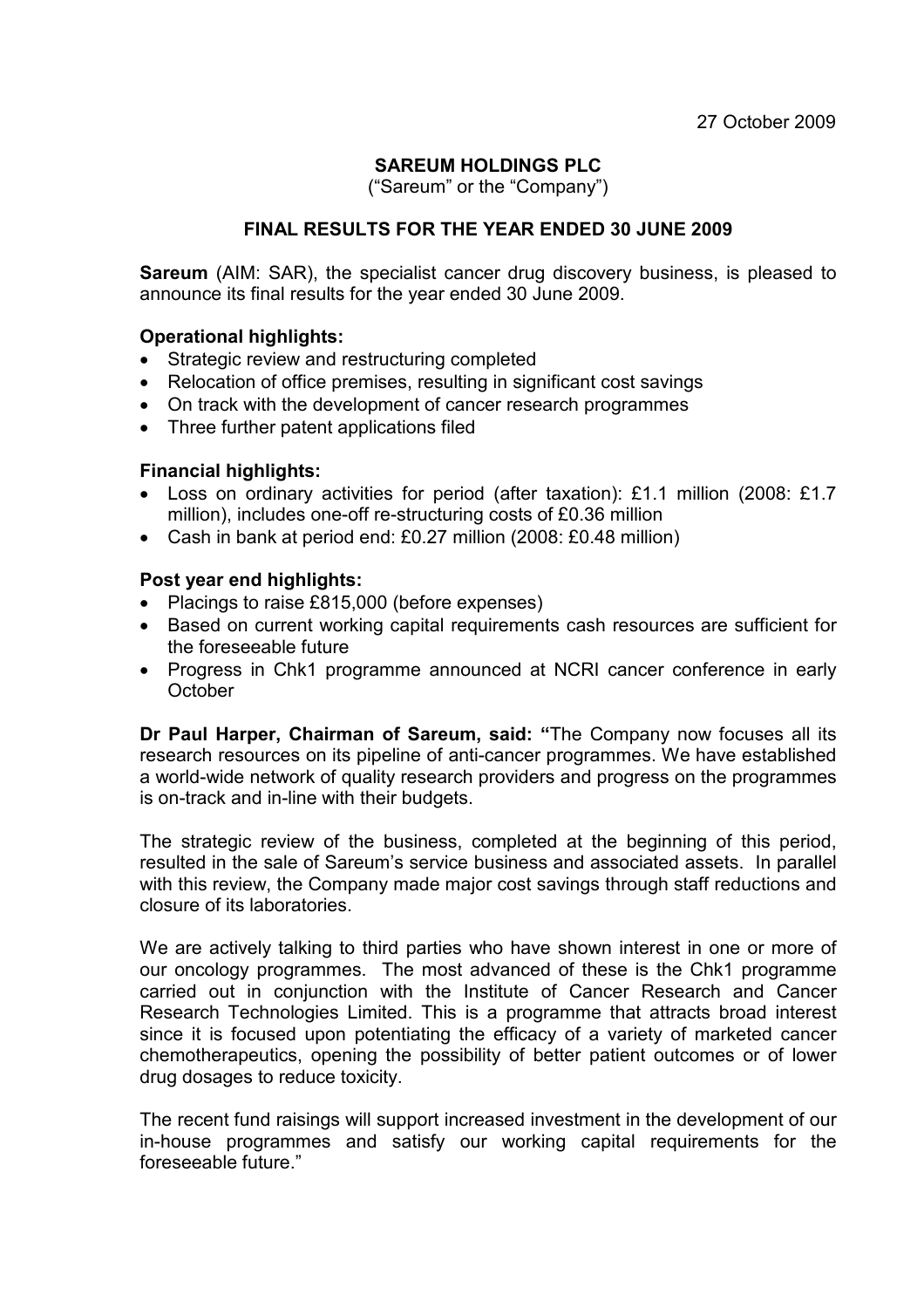| For further information please contact:                                    |               |
|----------------------------------------------------------------------------|---------------|
| <b>Sareum Holdings plc</b><br>Tim Mitchell, Chief Executive Officer        | 01223 497700  |
| <b>Merchant John East Securities Limited</b><br>Simon Clements/Bidhi Bhoma | 020 7628 2200 |
| <b>Hybridan LLP</b><br><b>Claire Noyce/Stephen Austin</b>                  | 020 7947 4350 |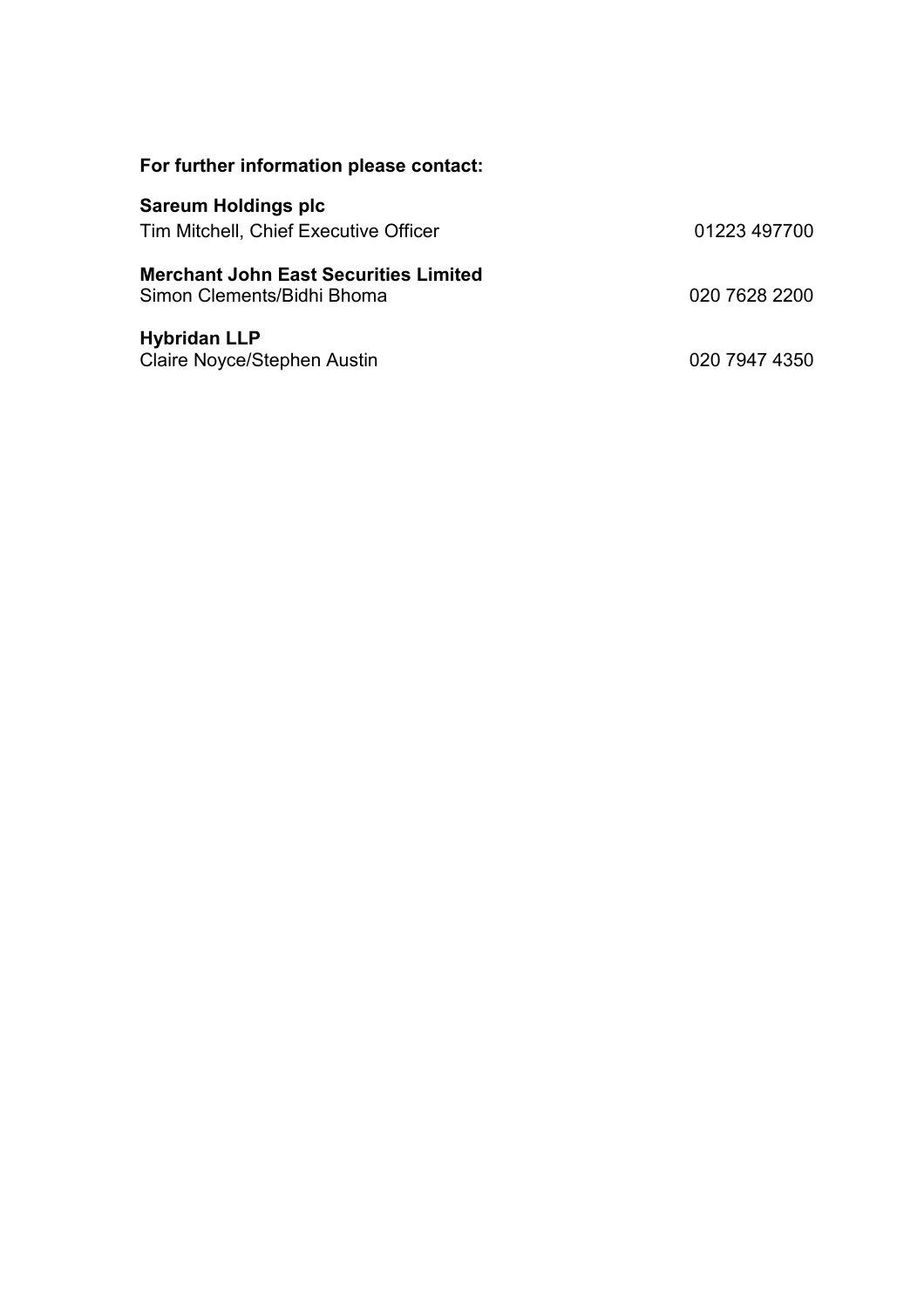#### Final Results for the year ended 30 June 2009

#### Chairman and Chief Executive's Statement

#### **Background**

The key value creator for Sareum's shareholders is the development and commercialisation of drug candidates from the Company's in-house drug development pipeline.

Progress within Sareum's in-house research programmes, which focus on treatments for cancer, has been to plan. This includes successful in-vivo efficacy studies resulting from its collaboration with the Institute of Cancer Research and Cancer Research Technology Limited. Additionally, in the period under review three further patent applications have been filed to protect families of promising compounds arising from Sareum's research programmes.

At the start of the period, the Company completed its strategic review, initiated in May 2008, which resulted in the sale of its service business to Galapagos NV in August 2008. In addition, other equipment assets were sold and the Company's laboratories were closed. Alongside this, the company undertook a major cost and staff reduction programme. Whilst it was a difficult decision to make the positions of our talented and dedicated staff redundant, the Directors believe that a minimal fixed cost base is essential to the success of the re-structured Company.

The Company's strategy, following its re-structuring, is to concentrate primarily on its in-house cancer drug discovery research. This is achieved by outsourcing the chemistry and biology components of each programme. As before, our in-house expertise and experience is used to interpret the relationship between chemical structure and biological activity associated with each of the compounds tested. This leads to the design of new molecules which should be more active and more specifically targeted. Now that we have closed the Company's laboratories the synthesis and testing of new compounds is undertaken in third party laboratories.

As the development programmes progress and additional data is generated, demonstrating the quality of the candidate molecules, a very active campaign continues to draw these results to the attention of companies seeking to licence programmes such as these. In addition, as our research is presented from time-totime at various conferences and seminars, we also receive some direct approaches from potential licensing partners.

#### Progress with In-House Cancer Targets

The Company's principal asset following the sale of the fee for service business is its intellectual property derived from its cancer drug discovery programmes. Sareum has seven drug discovery programmes and is actively developing three of them at the present time. The Company is engaged in discussions with a number of potential commercial partners involving several of these programmes. The Company has continued to make positive progress with its in-house cancer drug discovery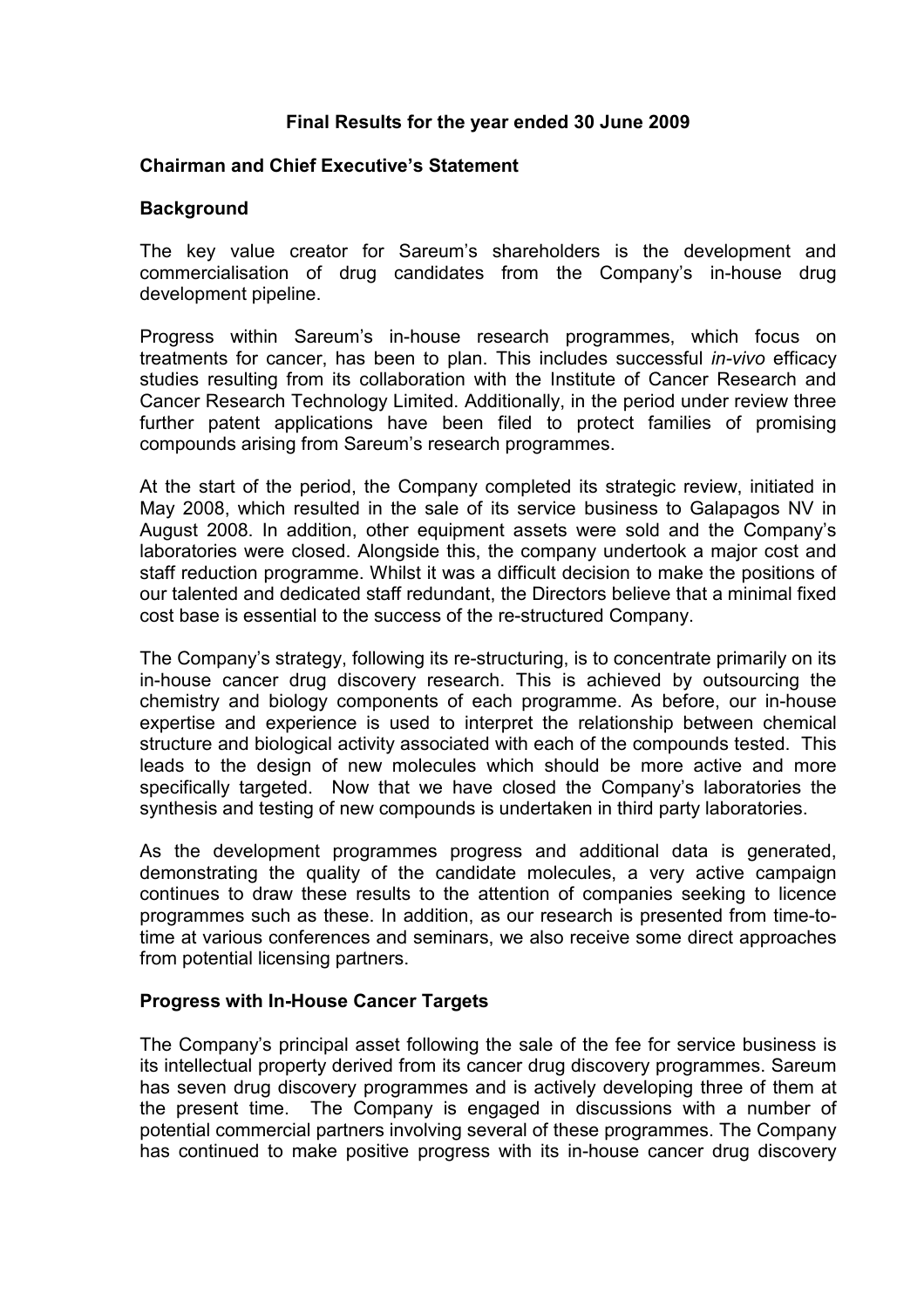programmes, resulting in three further patent applications and the publication of three patents from historic filings.

Sareum's pipeline is built on the expertise of its founders in pre-clinical drug discovery, particularly in the field of cancer. Sareum concentrates its research on targeted small molecule therapeutics.

Targeted cancer therapies disrupt specific biochemical processes necessary for tumour growth and survival. Because these processes are specific to cancer cells, targeted therapies may be more effective than other types of treatments, such as chemotherapy and radiotherapy, and less harmful to normal cells. Some targeted therapies, for instance Chk1 inhibitors, are designed to boost the efficacy of chemotherapy. Others, such as Aurora, FLT4 or FLT3 inhibitors, have the potential to be effective by themselves or in combination with chemotherapy or other targeted therapies.

Small molecule therapeutics (as opposed to "biological" drugs such as antibodies) are able to penetrate into the interior of a cell and thus can be targeted at the full range of processes in a biochemical pathway. Small molecule anti-cancer therapeutics can be designed to target one or more of a wide range of biochemical processes essential to cancer cells. Small molecule therapeutics also have the potential of being able to be administered orally (e.g. as a pill) rather than by injection.

Our strategy is to focus on developing best in class cancer therapies, where preclinical and early clinical data is available to indicate that disrupting the targeted biochemical process will indeed prevent tumour growth and survival without significant side-effects. We can capitalise on these published results to direct our own programmes and to indicate, for instance, whether or not the therapy needs to be administered in combination with additional cancer therapies.

Cancer cells differ from normal cells in many different ways. In particular, cancer cells divide and grow much more rapidly than normal cells. Biochemical processes targeted by Sareum that control cell growth and division include Checkpoint Kinase 1 (Chk1), Aurora Kinase (Aurora), FMS-like Tyrosine Kinase 3 (FLT3), Polo-Like Kinase (PLK) and B-raf.

Once a solid tumour reaches a certain size, it needs to be connected to the body's blood and lymph systems to receive nutrients and remove waste. Sareum's programme targeting Fms-like Tyrosine Kinase 4 (FLT4, sometimes referred to as Vascular Endothelial Growth Factor Receptor 3 Kinase, VEGFR-3) is importantly involved in the generation of new blood and lymph vessels to a tumour. FLT4 is also involved in the control of metastasis, the spread of cancer, which is the main cause of death in cancer patients.

#### Chk1 Kinase

This is Sareum's most advanced in-house programme and is carried out in conjunction with one of the world's leading cancer research organisations, The Institute of Cancer Research and Cancer Research Technologies Limited.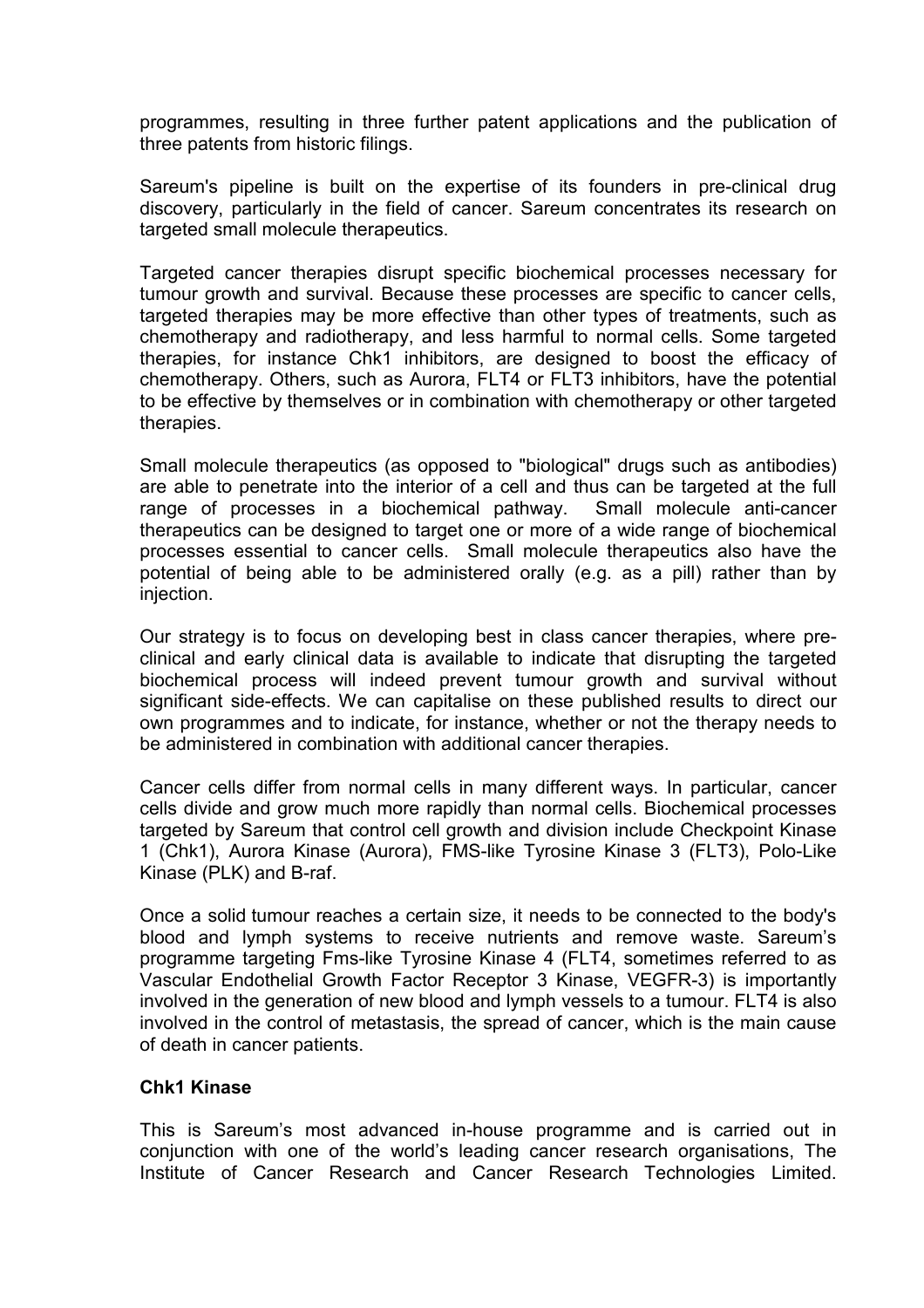Significantly, we have obtained results from in-vivo pre-clinical experiments that demonstrate a two-fold increase in the efficacy of marketed cancer chemotherapeutics when combined with programme compounds.

#### Aurora Kinase and FLT4 Kinase

These programmes are currently wholly-owned by the Company. In both cases we have developed drug candidates that are suitable for testing in *in-vivo* efficacy experiments. These studies are ongoing and we aim to report their progress at international cancer conferences during the next period.

### Earlier-Stage Programmes (FLT3, FASN, PLK1, B-raf)

These programmes are currently on hold, pending a collaborative research deal with a pharmaceutical company partner or receipt of a research grant. FLT3, in addition to being a potential target for certain leukaemias, also has the potential to treat autoimmune diseases such as multiple sclerosis and rheumatoid arthritis, which further expands the commercial opportunities for this programme.

#### Changes to the Board

Dr Alastair Riddell (Non-Executive Director), Giorgio Reggiani (Finance Director) and Dr David Williams (VP, Biology & Structural Sciences) resigned from the Board of the Company during the period. We thank them for their valuable contribution to the Company and wish them well for the future.

#### Financial Review

During the period, revenues of £32,000 were recognised arising from fee-for-service collaborations prior to the sale of that part of the business.

The loss after taxation decreased to £1.1 million (2008: £1.7 million). This included one-off re-structuring costs of £360,000 and partially reflects the cost cutting measures resulting from the strategic review. The loss after taxation for the second half of the period was approximately £250,000 and this figure broadly translates to the working capital requirements of the Company for that six month period. The cash position at the period end was £0.27 million (2008: £0.48 million). Since the year end the cash position has been significantly improved following the share placings, announced in September and October 2009, that raised £815,000 before expenses. As a result of these placings, the Directors believe the Company is able to increase its R&D spend to further advance its cancer drug pipeline whilst also providing sufficient working capital for the foreseeable future

#### **Summary**

Despite difficult economic conditions and the sale of its fee for service business, the Company has demonstrated that it is able to progress its in-house research by advancing programmes according to plan and by working with our partners to develop candidate drug molecules.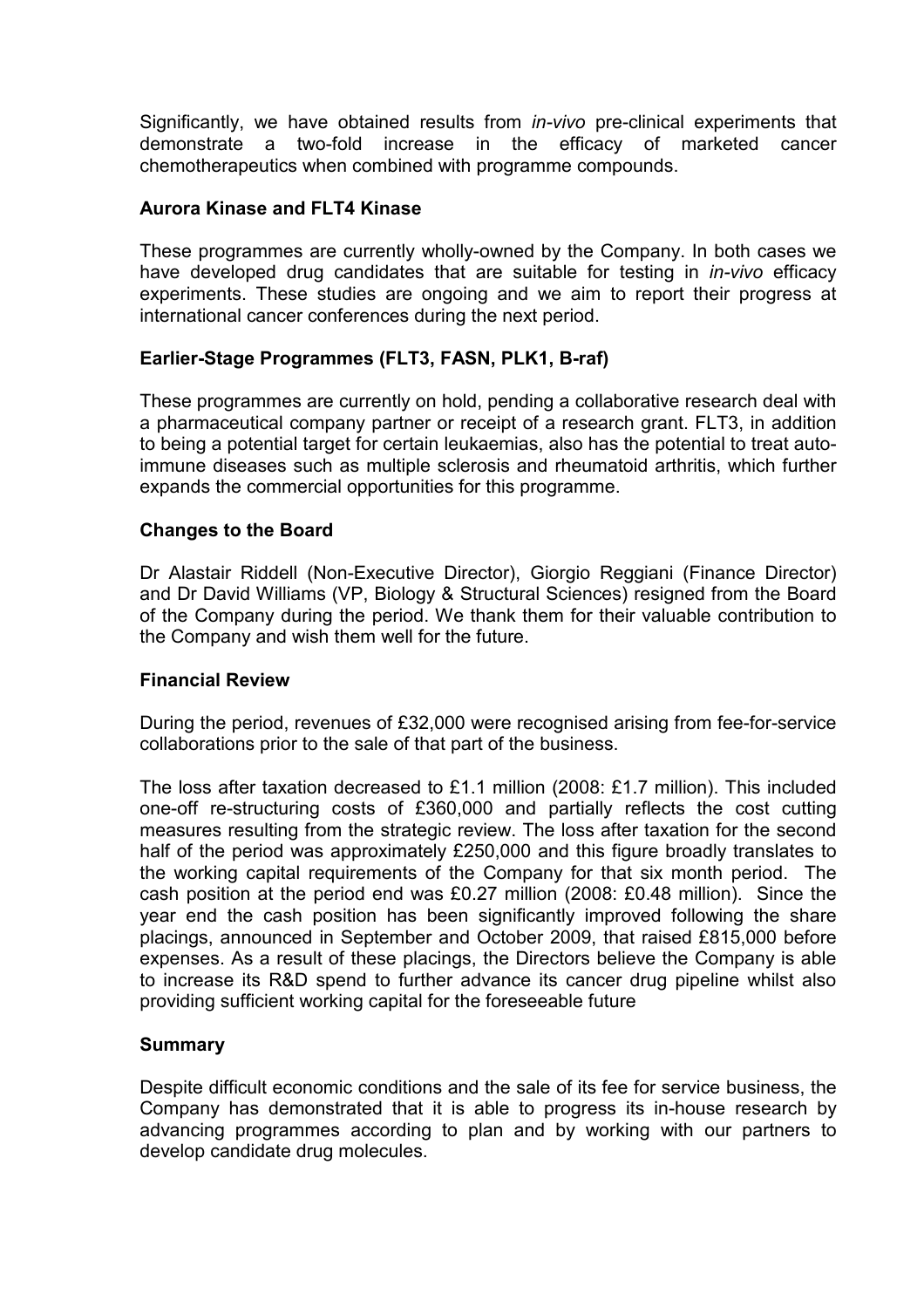The first half of this period was a difficult one for the Company, but demonstrated the capability of the Board to act decisively in the face of adverse market conditions.

The Directors believe the Company's strategy has been further endorsed by the participation of those investors that have subscribed for new shares in the Placings completed after the period end.

#### **Outlook**

The Company has an exciting opportunity to focus solely on its in-house cancer drug discovery programmes, to generate shareholder value. The research work for the ongoing programmes is being provided via third parties, leaving the Company with a much reduced fixed cost base.

The Company will continue to build value from its in-house research and development by seeking to advance its cancer drug discovery programmes. With sufficient cash resources to fund the ongoing business plan for the foreseeable future, the Company looks forward to further development and commercialisation of these cancer drug programmes.

Dr Paul Harper Dr Tim Mitchell Chairman Chief Executive Officer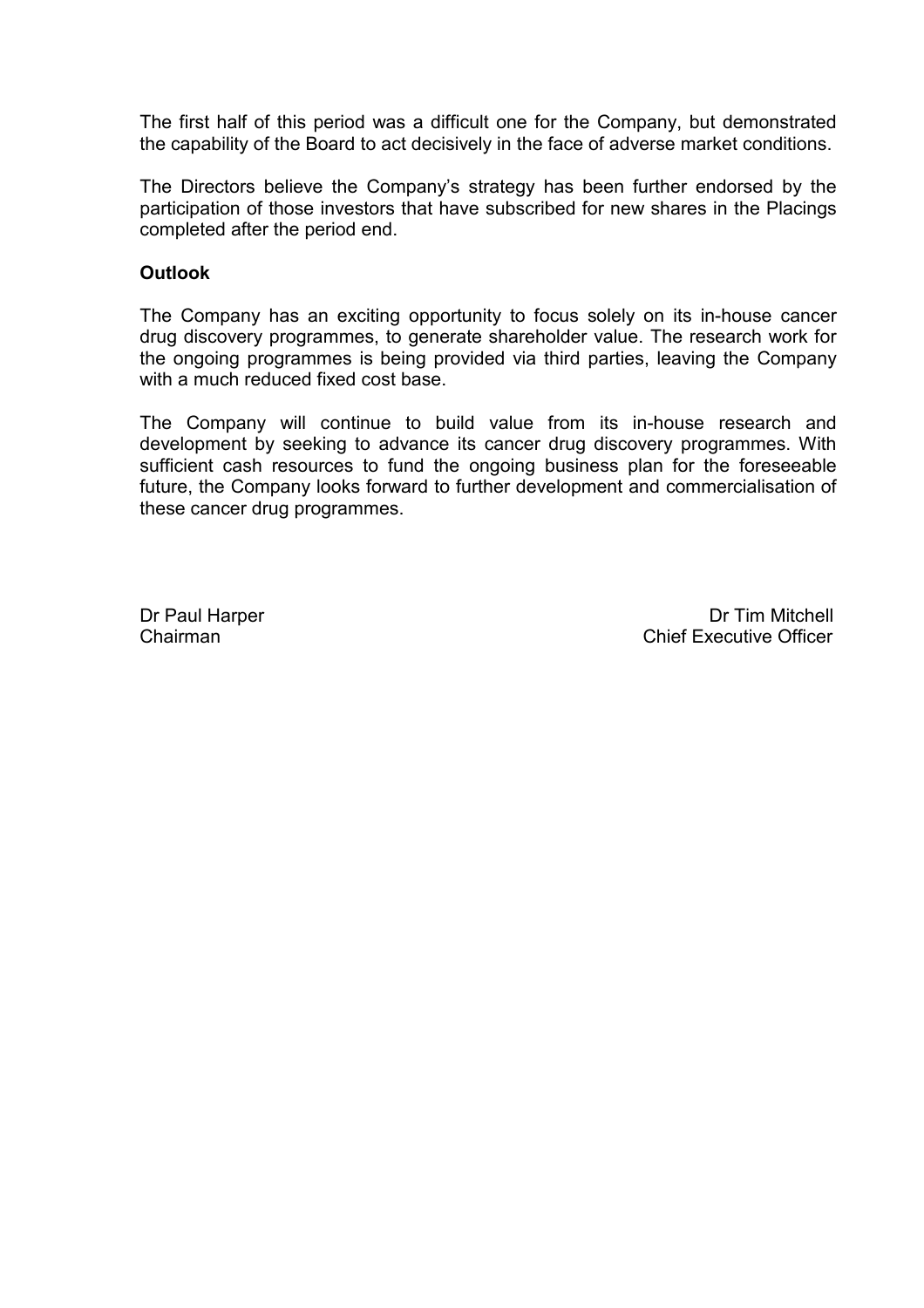# CONSOLIDATED INCOME STATEMENT

FOR THE YEAR ENDED 30 JUNE 2009

|                                                                                           | 2009<br>£                                | 2008<br>£                             |
|-------------------------------------------------------------------------------------------|------------------------------------------|---------------------------------------|
| <b>REVENUE</b><br>Discontinued operations                                                 | 31,600                                   | 1,502,507                             |
| <b>OPERATING EXPENSES</b><br>Continuing operations<br><b>Discontinued operations</b>      | (1, 170, 007)<br>(14, 669)               | (2,938,480)<br>(580, 307)             |
|                                                                                           | (1, 184, 676)                            | (3,518,787)                           |
| <b>OPERATING PROFIT/(LOSS)</b><br>Continuing operations<br><b>Discontinued operations</b> | (1, 170, 007)<br>16,931<br>(1, 153, 076) | (2,938,480)<br>922,200<br>(2,016,280) |
| Finance costs                                                                             | (3,092)                                  | (36, 236)                             |
| Finance income                                                                            | 14,436                                   | 32,927                                |
| <b>LOSS BEFORE TAX</b>                                                                    | (1, 141, 732)                            | (2,019,589)                           |
| Tax                                                                                       | 67,860                                   | 327,232                               |
| <b>LOSS FOR THE YEAR</b>                                                                  | (1,073,872)                              | (1,692,357)                           |
| Loss per share expressed<br>in pence per share:<br><b>Basic</b><br><b>Diluted</b>         | (0.13p)<br>(0.13p)                       | (0.28p)<br>(0.27p)                    |

There are no recognised gains or losses other than as stated in the Income Statement.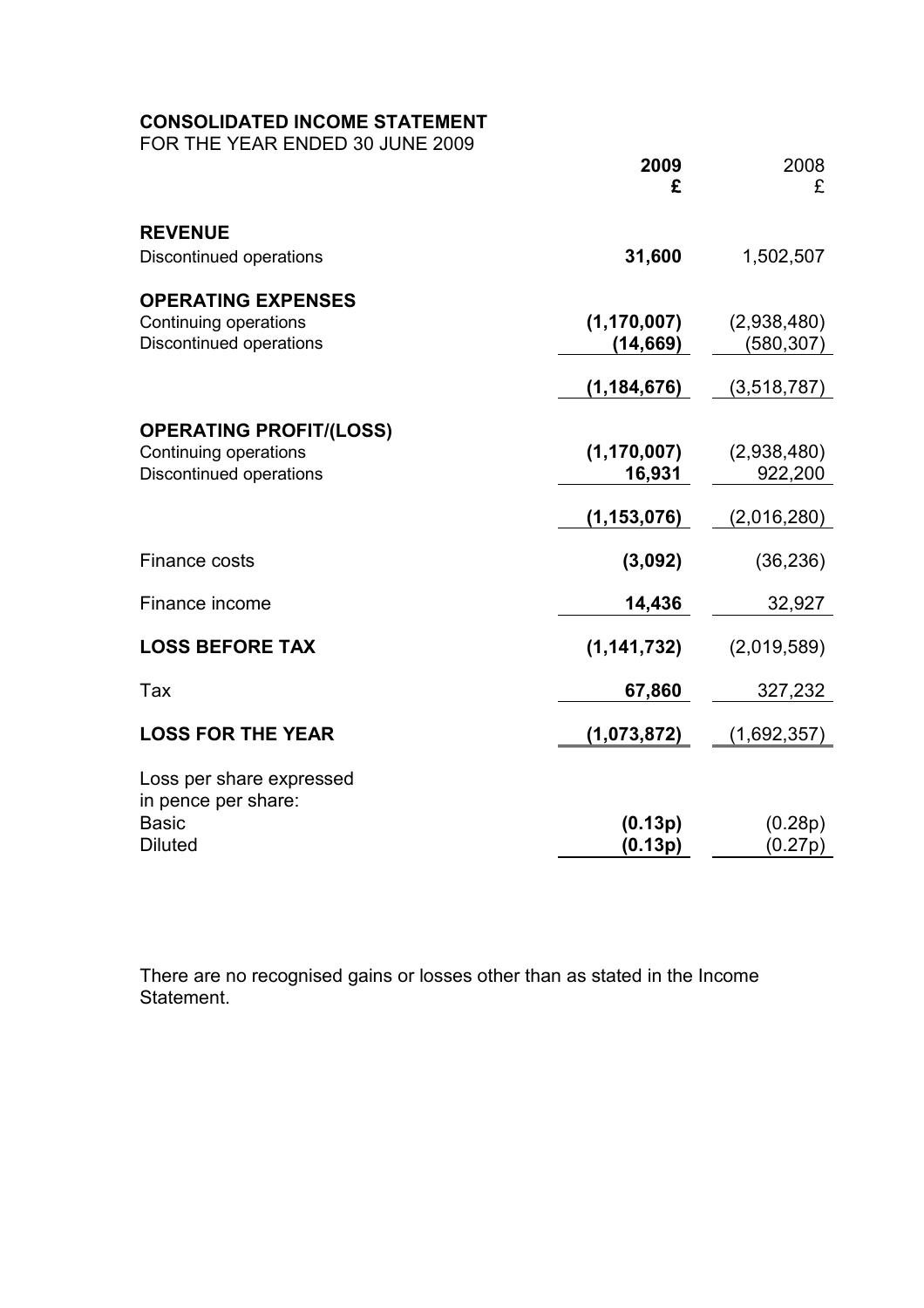# CONSOLIDATED BALANCE SHEET

AS AT 30 JUNE 2009

|                                                                | 2009<br>£   | 2008<br>£   |
|----------------------------------------------------------------|-------------|-------------|
| <b>NON-CURRENT ASSETS</b>                                      |             |             |
| Intangible assets                                              | 1,575       | 25,836      |
| Property, plant and equipment                                  | 1,170       | 723,843     |
|                                                                | 2,745       | 749,679     |
| <b>CURRENT ASSETS</b>                                          |             |             |
| Trade and other receivables                                    | 33,619      | 283,702     |
| Tax receivable                                                 | 67,860      | 324,570     |
| Cash and cash equivalents                                      | 273,977     | 480,851     |
|                                                                | 375,456     | 1,089,123   |
| <b>LIABILITIES</b>                                             |             |             |
| <b>CURRENT LIABILITIES</b>                                     |             |             |
| Trade and other payables<br>Financial liabilities - borrowings | 51,639      | 224,322     |
| Interest bearing loans and borrowings                          |             | 88,390      |
|                                                                | 51,639      | 312,712     |
| <b>NET CURRENT ASSETS</b>                                      | 323,817     | 776,411     |
| <b>NON-CURRENT LIABILITIES</b>                                 |             |             |
| Financial liabilities - borrowings                             |             |             |
| Interest bearing loans and borrowings                          |             | 125,656     |
| <b>NET ASSETS</b>                                              | 326,562     | 1,400,434   |
| <b>SHAREHOLDERS' EQUITY</b>                                    |             |             |
| Called up share capital                                        | 204,524     | 204,524     |
| Share premium                                                  | 5,401,631   | 5,401,631   |
| Merger reserve                                                 | 27          | 27          |
| Retained earnings                                              | (5,279,620) | (4,205,748) |
| <b>TOTAL EQUITY</b>                                            | 326,562     | 1,400,434   |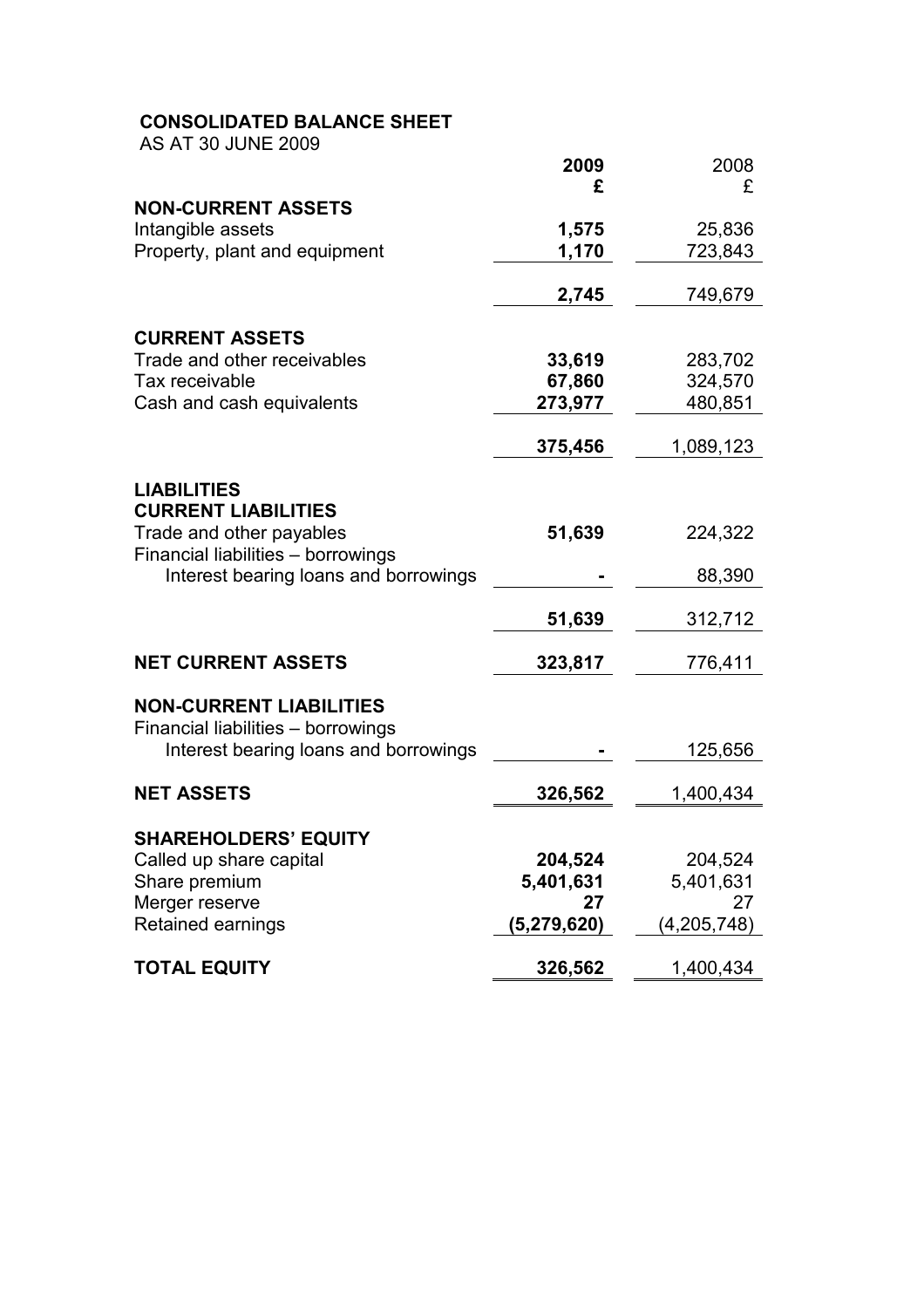# CONSOLIDATED CASH FLOW STATEMENT

FOR THE YEAR ENDED 30 JUNE 2009

|                                                                                         | 2009                    | 2008                   |
|-----------------------------------------------------------------------------------------|-------------------------|------------------------|
| <b>Cash flows from operating activities</b><br>Cash used in operations                  | £<br>(1,035,382)        | £<br>(1,847,123)       |
| Interest paid<br>Tax received                                                           | (3,092)<br>324,570      | (36, 236)<br>198,103   |
| Net cash used in operating activities                                                   | (713, 904)              | (1,685,256)            |
|                                                                                         |                         |                        |
| <b>Cash flows from investing activities</b><br>Purchase of intangible fixed assets      |                         | (6,500)                |
| Purchase of tangible fixed assets<br>Sale of tangible fixed assets<br>Interest received | (351)<br>706,991        | (83,065)               |
|                                                                                         | 14,436                  | 32,927                 |
| Net cash from/(used in) investing activities                                            | 721,076                 | (56,638)               |
| <b>Cash flows from financing activities</b>                                             |                         |                        |
| Repayment of leasehold improvements loan<br>Capital element of finance leases           | (34, 830)<br>(179, 216) | (26, 472)<br>(138,009) |
| Share issue<br>Share premium on issue of shares                                         |                         | 89,572<br>1,637,328    |
| Net cash (used in)/from financing activities                                            | (214,046)               | 1,562,419              |
| Decrease in cash and cash equivalents                                                   | (206, 874)              | (179, 475)             |
| Cash and cash equivalents at beginning of<br>year                                       | 480,851                 | 660,326                |
|                                                                                         |                         |                        |
| Cash and cash equivalents at end of year                                                | 273,977                 | 480,851                |